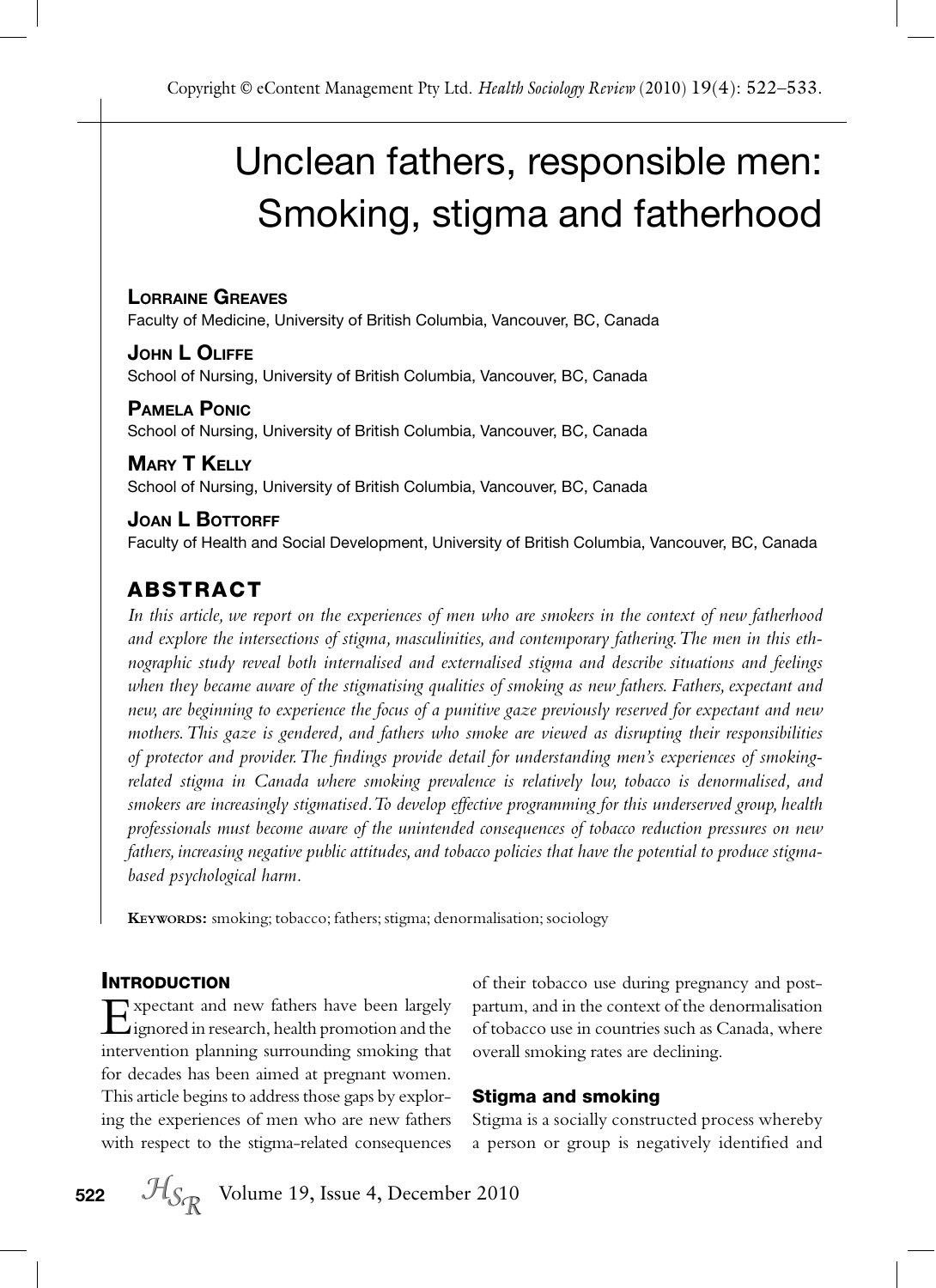disapproved of due to a particular attribute or condition (Farrimond and Joffe 2006; Goffman 1963; Reidpath and Chan 2006; Weiss and Ramakrishna 2006). Over the last few decades, tobacco use has become a stigmatised health behaviour in Canada and many other higher income countries where prevalence has declined (Farrimond and Joffe 2006). Kim and Shanahan (2003) suggest that public sentiment regarding smoking in North America first labelled smoking as an immoral behaviour, then as a health risk and, finally, as a 'public enemy', such that smokers have come to be seen as social deviants. The rise in public awareness about the negative health effects of tobacco use (and, more recently, second-hand smoke [SHS] exposure) coupled with an increase in policy developments that 'denormalise' smoking and mark smoking as a public hazard, have contributed to the development of stigma (Bayer and Stuber 2006). Researchers report that measures of smoking-related stigma include conceptions of both smoking and smokers. For example, Stuber et al. (2008) report that smokers are stigmatised by: (1) beliefs that smoking is a voluntary risk; (2) beliefs that smoking harms children, who are innocent victims; (3) experiences of institutional discrimination as a smoker (e.g., employer control and hiring standards); and (4) experiences of family and friends who disapprove of smoking. Farrimond and Joffe (2006) explored the construction of smoking-related stigma with a group of 40 British smokers and non-smokers. They reported three primary stigmas: (1) smokers as polluters and dirty contaminators of the environment; (2) smoking as an anti-social and unacceptable public behaviour; and (3) the identification of the smoker as 'other.' The authors argued that these views were all highly connected to the judgment that smokers irreparably harm themselves, others, and the environment (Farrimond and Joffe 2006). In short, the marginalisation of smokers has multiple public policy and health-based roots, catalysed by antismoking campaigns.

Many tobacco cessation strategies have purposefully based messaging upon these stigmatizing assumptions as a means of promoting public health and limiting 'deviant' behaviour (Bayer 2008). Yet, despite the presumption that healthrelated stigma may lead people to quit, moral condemnation, attributions of weak character and segregation also tends to have a negative effect on already unwell and vulnerable populations (Stuber et al. 2008). From a sociological perspective, enforcing conformity among those deemed deviant imposes and sanctions 'psychological punishments such as feelings of guilt, isolation, and embarrassment' (Kim and Shanahan 2003:348).

Health-related stigma, in particular, is critical and pervasive for individuals or groups who are deemed to be personally and morally responsible for their illness or risky health behaviour and manifests both externally and internally in interactive processes. External stigma affects the ways people are seen and treated and determines the level and nature of social control and censure in social settings and daily life, through decision-making in public institutions and through policy-making (Room 2005; Sabo 2005).

Internal or self-stigma refers to the process whereby individuals become aware of, believe and endorse the assumptions that underpin stigmas and apply these beliefs to themselves (Mak et al. 2007; Prilleltensky and Nelson 2002), which results in shame, blame, fear, guilt, stress, social isolation, low self-esteem, loss of confidence and negative self-identity (Chapple et al.. 2004; Major and O'Brien 2005; Rusch et al. 2005). Since externalised and internalised stigmatisation hold potential consequences for the ways that new fathers manage, change and perceive their own smoking practices, better understanding of fathers' experiences can provide important insights.

#### **Fatherhood and masculinities**

The dominant ideals of fathering are socially and culturally constructed, alongside evolving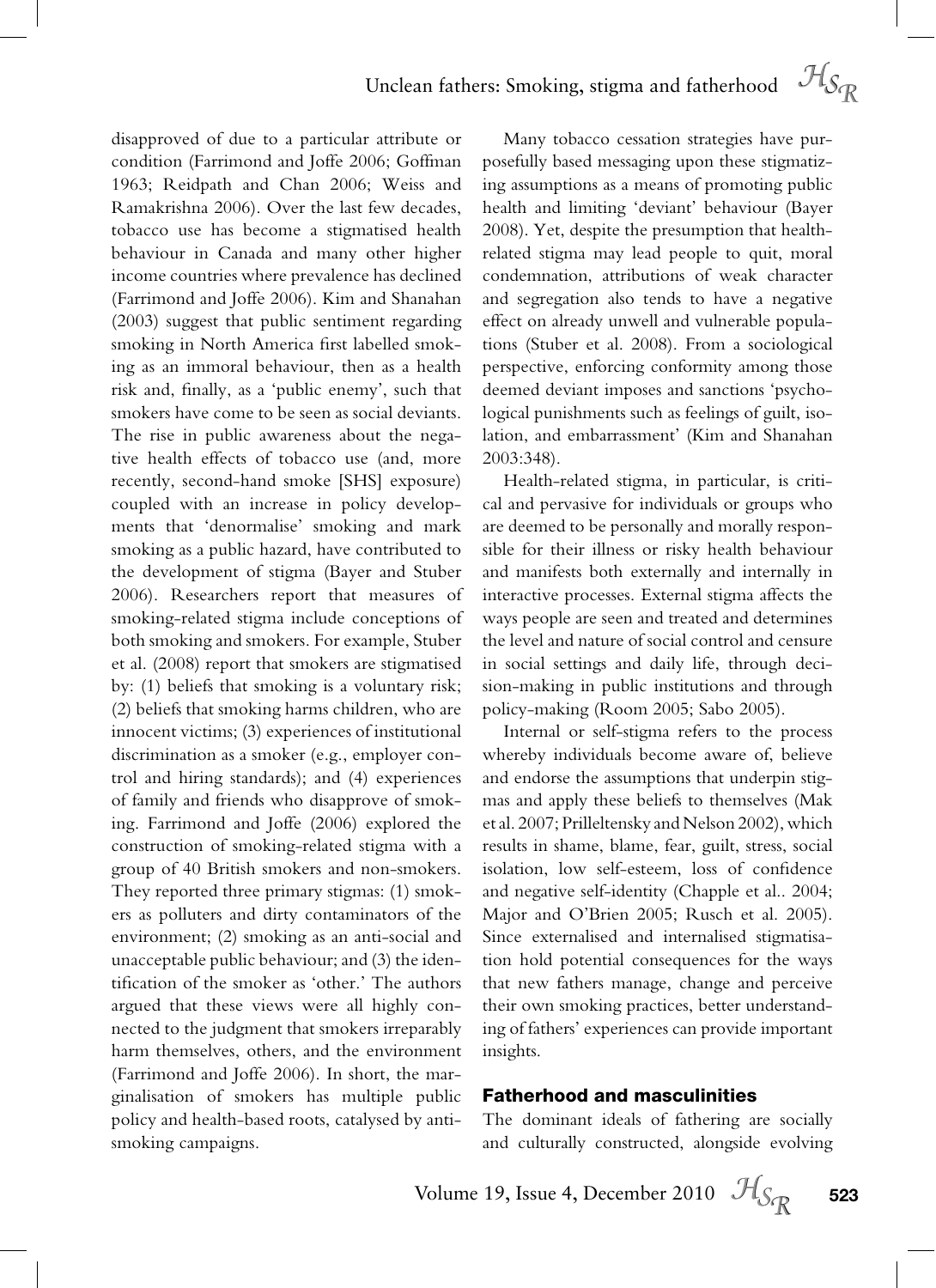views on masculinity. Contemporary fathers are espoused as retaining the traditional masculine characteristics of provider but are also household helpers and nurturers, actively involved with their children (Barclay and Lupton 1999; Edley and Wetherell 1999; Marsiglio et al. 2000). Although the notion of the father as provider has undergone change and young men can now expect fathering to encompass more involvement inside the home and participation in active childcare with the mother, many continue to identify primarily as the breadwinner, a role aligned with masculine ideals (Williams 2008). Current typologies of fathering include the *work-focussed father* who is primarily identified with being a provider, may be either professional or unskilled, but for different reasons works long hours; the *family men* who are main breadwinners but value family life and participate to some degree; and *hands on fathers* who are heavily involved in childcare, unskilled and underemployed (Brannen and Nilsen 2006). Cultural changes related to fathering and masculinity are intertwined with structural social changes, such as mothers' labour force participation and restructuring in the job market, which in turn may be adapted to differently by different social classes (Brannen and Nilsen 2006).

Dominant ideals of masculinity construct men to be strong, emotionally stoic, resilient in the face of physical danger, and unconcerned with risks to their personal health (Courtenay 2000). Nonetheless, versions of masculinity are dynamic, seemingly contradictory and routinely contested within and across men's lives and history (Connell 1995; Courtenay 2000); likewise, contemporary ideals of fathering can be taken up (or not) in diverse ways (Barclay and Lupton 1999; Dienhart 2001; Lamb 2000; LaRossa 1988).

The commitment to being involved in fathering activities after the birth of a child contributes to men's well-being (Knoester et al. 2007) and men who make fathering a high priority report also more satisfaction in mid-life than men who are less involved fathers (Lamb 2004). Becoming a father can prove challenging for men who align with masculine ideals that rationalise autonomy and embrace risk through practices such as smoking (Bottorff et al. 2006, 2009; Courtenay 2000). Hence, as some fathers spend more time at home, often providing direct care to their child, they strive to protect significant others from SHS by smoking outside the home, by removing their smoking from shared domestic spaces, or by concealing their smoking (Oliffe et al. 2010). Indeed, what it means to be a father directly affects men's smoking behaviours; fathers usually attempt to smoke away from their child and partner, rather than quit (Blackburn et al. 2005). Building on that observation, we focus here on the intersections of stigma, masculinity, and smoking in the context of fathering.

#### **METHODS**

The findings reported here are drawn from a larger ethnographic study, and are part of a 6-year programme of research exploring smoking patterns and cessation efforts in families during pregnancy, postpartum, and early childhood (Bottorff et al. 2005, 2006, 2009; Johnson et al. 2009; Oliffe et al. 2008). A qualitative approach informed by ethnographic research methods was used to examine the men's smoking and interrogate the explicit interpretation of meanings and functions of that human action (Brewer 2000; Wolcott 1999). Our approach reflected a commitment to mapping the multiple discourses that occur in the social worlds of fathers.

As researchers who investigate health and gender from the perspective of social context, early in our data analyses we observed the presence of stigma operating in the accounts new fathers offered of their smoking experience. We felt our approach to this topic could be a contribution to understanding some of the competing discourses and arguments in the literature. Tobacco control literature highlights the biomedical risks that parental smoking poses for children's health (e.g., increased respiratory and middle-ear infections, low birth weight) and the fact so many children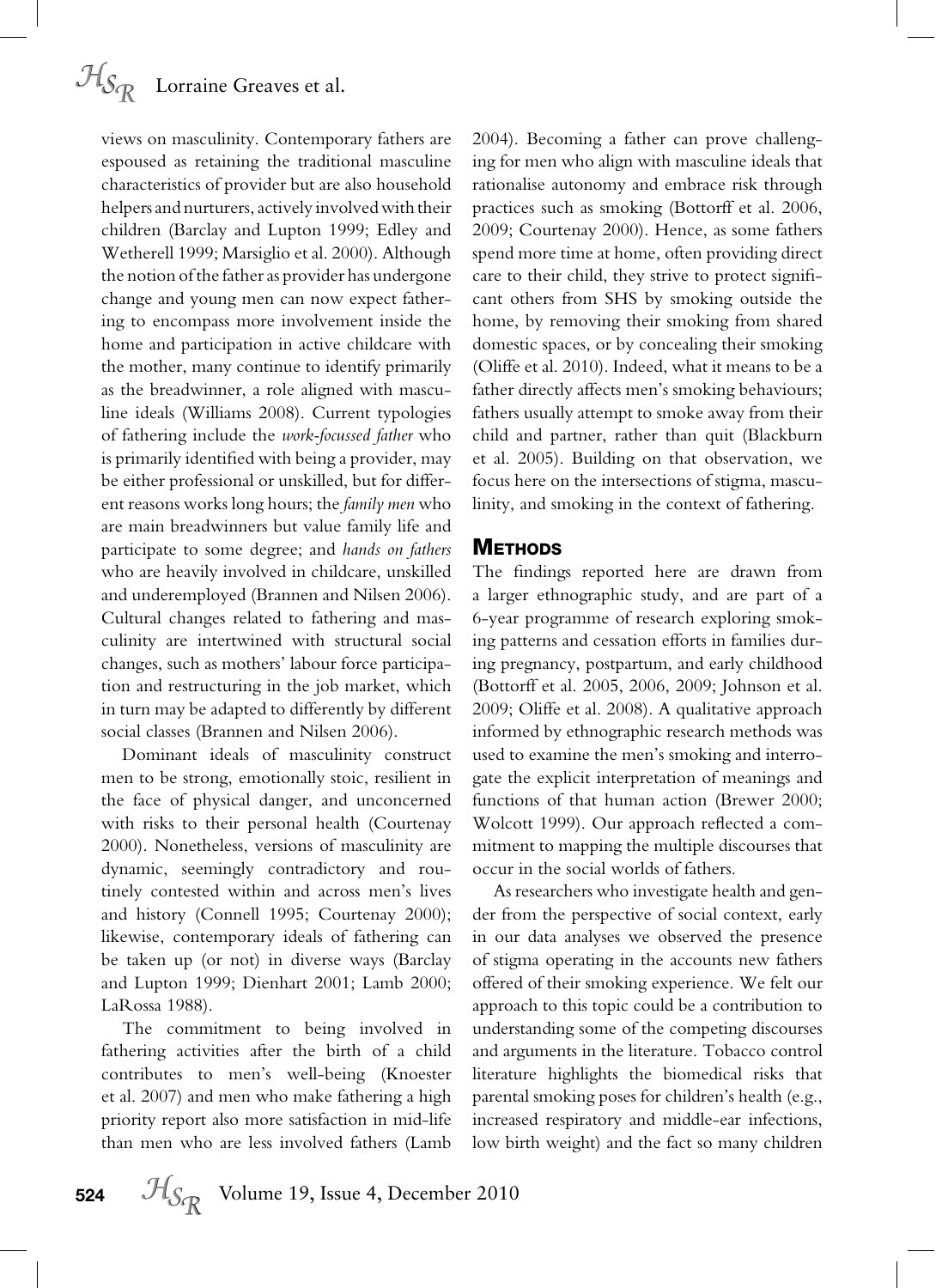under age 12 are regularly exposed to SHS at home. From a gendered perspective, up to 29% of men continue to smoke during the child-bearing years, and men's smoking practices have been theorised as a means of constructing masculine identities (Bottorff et al. 2006). At the same time, a father's smoking status directly affects the ability for women partners to remain non-smoking after pregnancy, but fathers have rarely been addressed in pregnancy and postpartum-specific tobacco cessation campaigns. We endeavoured, therefore, to weave together these issues at the intersection of tobacco as a significant health risk, smoking as a gendered practice, and stigma as a detrimental influence on well-being.

#### **Study participants**

University of British Columbia ethics approval was granted and study participants were recruited from prenatal and postpartum hospital units in Vancouver, British Columbia, Canada. Following information about the study purpose, participants signed a consent form that included written details about the procedures, potential risks, and benefits and confidentiality. Participants received a \$20 honorarium for each interview (a series of two were completed with 20 participants, and nine participants completed one interview) to recognise their contributions to the study.

Twenty-nine new fathers 20–59 years of age who were living with their partners and continued to smoke during pregnancy and/or postpartum participated in the study. Participants worked in a variety of jobs including labour, skilled trades, and computer and business-related work, and their annual household incomes ranged from less than CA\$20,000 to more than CA\$100,000. Anglo-Canadian (*n* = 9), Asian (*n* = 10), European (*n* = 5), Middle Eastern  $(n = 3)$ , and Filipino  $(n = 2)$  ethnicities were represented. All participants had smoked during their partner's pregnancy, although four had quit at the time of the first interview. As a group, they had smoked for an average of 16 years, ranging from one cigarette per day (CPD) to over a pack per day (average CPD =  $10-12$  cigarettes).

#### **Data collection**

We conducted in-depth, semi-structured, individual interviews that focussed on the men's experiences of smoking within the context of impending and new fatherhood. Interview questions included, 'prior to the pregnancy, what was your smoking routine like?', 'how did the pregnancy and fatherhood influence your smoking patterns?' and 'what did other people say about your smoking while your partner was pregnant?' Although interviewers followed an interview guide, they encouraged a dialogic environment that respected and encouraged the participants' subjective experiences and personal narratives, using prompts to show interest and elicit additional information when appropriate. The interviews were conducted by trained male interviewers in the participant's home or a coffee shop, took between 45 and 90 min, and were digitally recorded, transcribed verbatim and checked for accuracy. Field notes were completed by the interviewer at the end of each interview to detail the interview location and their interactions with the participant. We believe the use of male interviewers enhanced our recruitment efforts, and helped create a sense of rapport and mutuality within the interview (Oliffe and Mroz 2005).

#### **Data analysis**

The field notes were inserted into the interview transcripts and uploaded to NVivo<sup>TM</sup>, a qualitative software program. A coding schedule was developed through systematic reviews of the data conducted by the authors. Early in the analyses, stigma was identified as a recurrent theme and related data were initially organised under one broad code. Independent analyses conducted by each of the authors led to inductively derived categories, the congruence and reconciliation of which were developed in team meetings. Our analyses did not identify any outliers, or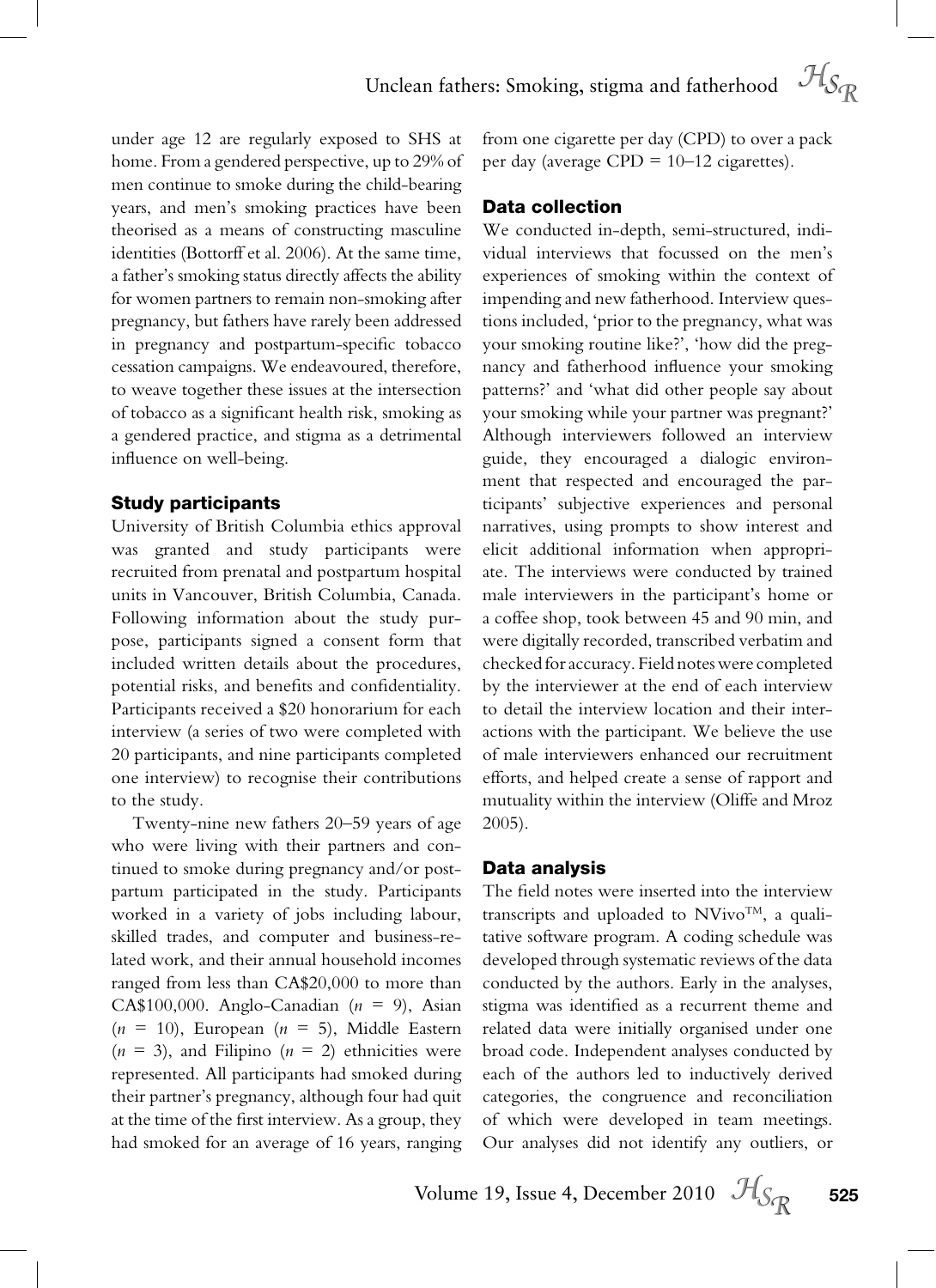contradictory data regarding stigma and smoking for which we needed to account.

Drawing on the health-related stigma work of Pescosolido et al. (2008) and Connell's (1995) masculinities framework, the themes outlined in the Findings section were conceptually advanced and linked to theory and existing empirical understandings. As such, we understood that the stigma experienced by the new fathers in this study was 'defined in and enacted through social interaction' (Pescosolido et al. 2008) at individual, relational and social levels. Integrating Connell's (2005) masculinities framework into this understanding of stigma highlighted how dominant masculine ideals could shift and influence the men's practices in a multiplicity of ways, to reveal diverse identities both within and between men.

#### **FINDINGS**

Pescosolido et al. (2008:433) argue that 'stigma lies at the interface of community and individual factors', a perspective that resonated in the experiences of fathers in this study. Participants reported aspects of stigma that were both external and internal, and at times revealed the dynamics of the interactions between external and internal stigmatisation processes. These experiences of stigma are presented, along with three types of gendered and relational behaviours that manifested in men's practices in response to the stigma associated with smoking (cleanliness rituals, selfremoval and self-ostracisation).

#### **Externalised stigma**

The men described numerous examples of the ways in which they were stigmatised and/or judged by others, whether family, friends, strangers, or the media. The comments revealed the pervasiveness of pressure and judgment regarding smoking, at home, at work and in public. Men revealed their sensitivity to presumed judgments, non-verbal communication and, for many, the pressures of belonging to a visible minority group. A 44-year-old father explained his perceptions of external stigma:

I felt that myself. Smokers seem to be discriminated. Like sometimes when I go to the mall and had to stand outside to smoke, when other people walk by and smelled me, they often have a look of annoyance on their face. So I guess the dynamic here certainly put some pressure on smokers, so smokers will reduce … Smokers are scarce. So are the locations where you can smoke. One can't smoke indoors and when you walk on the street, you hardly see any smokers.

This man's sense of being discriminated against and a source of annoyance to others echoes other research that positions smokers as deviants, polluters of the environment and a health-risk to others (Farrimond and Joffe 2006; Stuber et al. 2008). This experience of stigma was not always explicit, and some men described how stigma operated on an implicit level in public venues. For example, one man who reduced from a pack and a half to a pack a day said, 'Nobody says anything … nobody today will actually come up to you and say it, but you can see it in their eyes when they look at you'. A 38-year-old father emphasised how pronounced this kind of externalised stigma is in this particular region of Canada, where smoking has become increasingly denormalised:

I remember walking into my apartment and as I was walking by … I couldn't stay far enough away, I know the smoke, four to six feet, if you get within that you can smell it, the smoke, and he [the landlord] said something kind of rude … like I smelled like an ashtray or something like that and that was kind of upsetting to know that people might think that.

Dominant masculine ideals have long been influenced by the interaction of structure and agency, and comments from a 35-year-old first-time father revealed how his wife, friends, and work buddies aligned with anti-smoking structures to position him as a parody, old fashioned and outmoded in terms of contemporary fatherhood discourses. He said: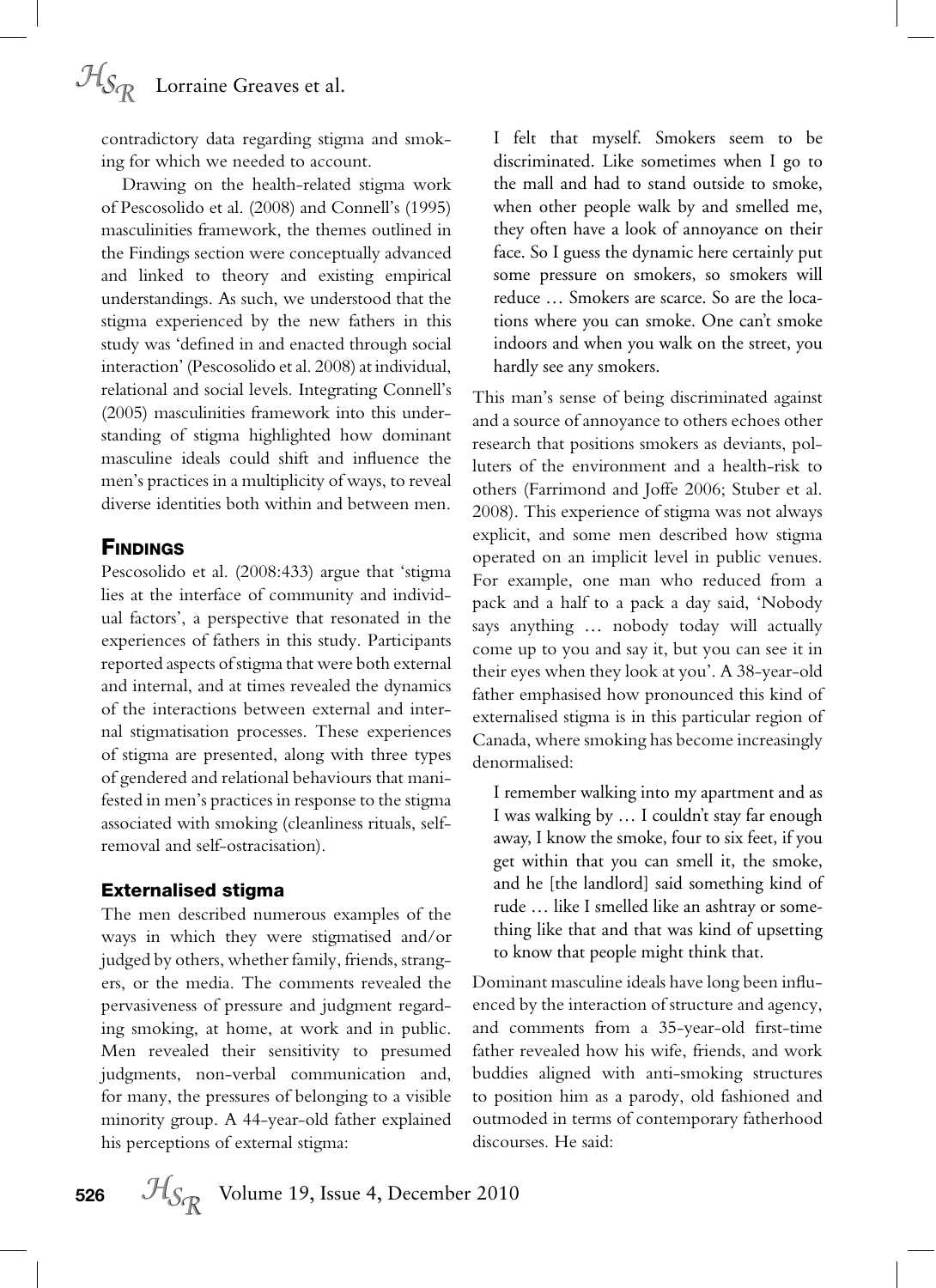I'm mocked by my wife. I'm mocked by my peers. Nobody appreciates a good cigarette anymore. Whatever happened to this planet, it used to be at one time smoking was cool, not anymore.

This man's social network accepted his smoking without judgment before he became a father, and although the morally loaded banter was intended as a form of positive discrimination, this quote also affirms masculinity as co-constructed and reveals how external stigma can result when men operate outside shifting masculine norms (Connell 2005).

#### **Internalised stigma**

The fathers also internalised and developed processes of self-stigmatisation and secondary deviant identities. Internalised stigma embodied emotions such as guilt, embarrassment, regret, self-blame, self-loathing, and shame. A 35-yearold man offered a poignant example of this internalisation process:

Participant: You keep giving me that evil look. Researcher: Oh that was my thinking actually … that was my remembering correctly look, no, not an evil look.

Participant: Okay, I thought that was me, a pack a day – *disgusting*, did he say 'pack or a pack a day, oh my god'.

In this scenario, although the participant had reduced the number of cigarettes he smoked daily since learning he would become a father, he remained sensitive to the interviewer's perceived judgement. The perception of an evil look led him to contest that judgment; after all, he had reduced and was not willing to have his past misdemeanours (the other me) be the site of further stigma. The participant did not contest the stigma around smoking, but contested any subordination in this interaction, because he could bracket his previous smoking behaviour as a time past and nearing a complete end. A 24-year-old father conveyed the notion of a secondary, stigmatised identity:

Researcher: Describe what you think your life would be like if you weren't smoking anymore.

Participant: Um, I would feel like anybody who is completely normal and functioning in a normal life.

Researcher: Okay so if you quit you'd feel more normal?

Participant: Yeah, because you know I wouldn't have to go out of the mall – I wouldn't have to smoke you know. I wouldn't have to you know go out of indoors to smoke. I wouldn't have to worry about my wife and kids – my baby's health.

Another man illustrated how the experience of smoking-related stigma was heightened by his wife's pregnancy, making his smoking further taboo. He stated that smoking 'certainly wasn't as pleasurable' due to 'the guilt of knowing what I was doing to myself [because] now I'm a father and I've got someone to take care of in a while'. The guilt this father experienced indicates how internalised stigma becomes a process of self-regulation and self-denigration. In the uptake of his role as father and family provider, his admission of guilt signals that he has begun to blame himself for being a 'bad father' because he smokes. Such responses to stigma and smoking were common among the participants who also referred to themselves as 'not good', 'embarrassed', 'regretful', 'guilty', 'ashamed' and 'disgusting'. These responses illustrate the ways in which participants internalised the external messages of stigma and how they turned this perception back on to themselves.

While this form of self-denigration or 'psychological punishment' (Kim and Shanahan 2003) may have resulted in some men quitting or reducing their smoking, it also has the further potential to harm their health. Stigma, particularly self-imposed stigma, has been labelled a secondary health condition by the World Health Organization, and the US Department of Health and Social Services have identified stigma as a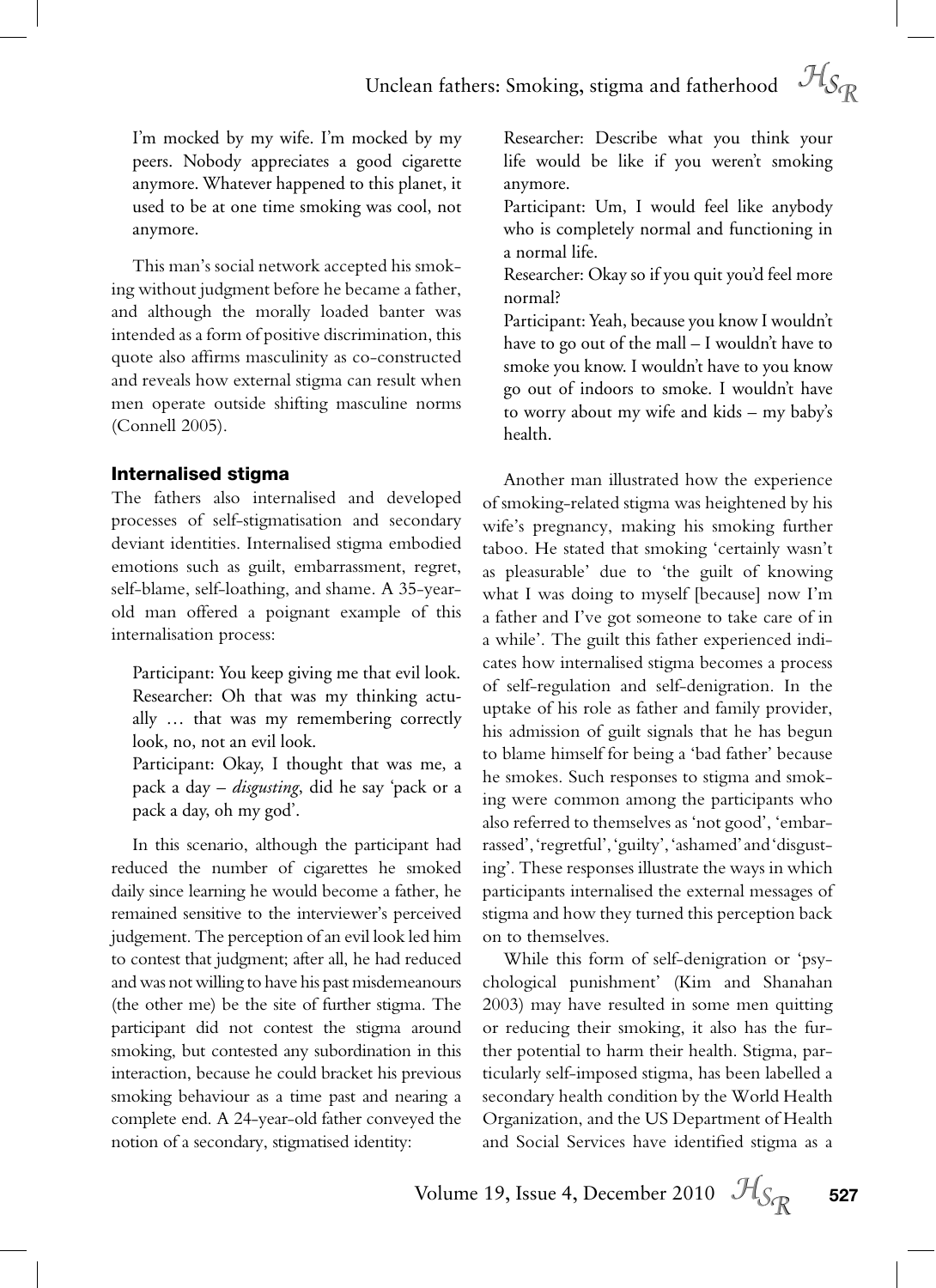leading impediment to health promotion globally in that it creates stress that exacerbates existing health conditions (US Department of Health and Human Services 1999; World Health Organisation 2008). A 22-year-old father illustrated how external and internal stigma created additional stress for him and contributed to his struggles to quit smoking:

Participant: Well, like we were standing there at the light waiting to cross, oh what a nice baby, blah, blah, then they casually get into a conversation at the end they're pretty much like, 'do you smoke', it's like is it your business? I regret it enough. I don't need you on my ass. Researcher: Okay, so does it make you feel guilty when they say that or …

Participant: Oh yeah, because then I have the kid in front of me too, right … I hate being judged but I guess no one can really judge me. But they do and it gets to me and, yeah, another reason I want to quit. I've got tons of reasons to quit but I just haven't found them … the drive to quit.

This man's reaction to being stigmatised as a father who smokes is complex: he feels judged by other people, resists their judgment by attempting to 'own' his decisions when he says 'no one can really judge me', but then turns the judgment and blame back on himself. He 'knows' that he should quit, 'regrets' smoking as a father, but has not found the 'drive' to quit, which positions his smoking as an individual endeavour ideally removed from broader social commentaries.

#### **The effects of stigma on new fathers who smoke**

The externalised and internalised stigmas surrounding smoking manifest in a range of behaviours, grouped as cleanliness rituals, and self-ostracisation behaviours. These behaviours are relational, linked primarily to the health and welfare of the infants and potential dis/approval of the mothers, friends, and co-workers.

#### *Cleanliness rituals*

Cleanliness rituals that result from the stigma that smoking is dirty became exaggerated because the men wanted to protect their children from SHS. Some men, including a 38-year-old father who felt that SHS might harm his pregnant wife, became almost obsessive about these rituals in his efforts to maintain the role of father as protector:

Again, it's so taboo. I'm kind of alert to it too and I realise that the smell lingers and even though I can't smell it if I'm smoking. Um, she was remarkably forgiving because if I kissed her goodnight I would stay up later because I knew that I couldn't cover that [smoking]. But I do have a ritual. When I come back in [after smoking] and I wash my hands and wash my face and swish some water or mouthwash or something. But that won't cover it up unless I really brush my teeth and use mouthwash but she's pretty good with that.

A 30-year-old father who was pursuing a career in banking revealed how concern over the negative effects of stigma could push him to extreme compensatory behaviour:

Well, whenever I finish the smoke I always go to the washroom and wash my hands and I, you know, spray Febreeze on myself, [laughter] yeah, so it doesn't offend clients or anybody else, so I think it's okay.

In this instance, the man hoped for a promotion within the finance organisation to coincide with his new responsibilities as a father, and he feared recrimination from white-collar professionals due to his smoking. The chosen behaviour to spray his entire body becomes symbolic of these competing interests and discourses when considered within this context.

In addition, throughout our research programme we have noted similar efforts men and women make to become 'clean' in the presence of infants and non-smokers (Bottorff et al. 2005). These cleanliness rituals will likely be magnified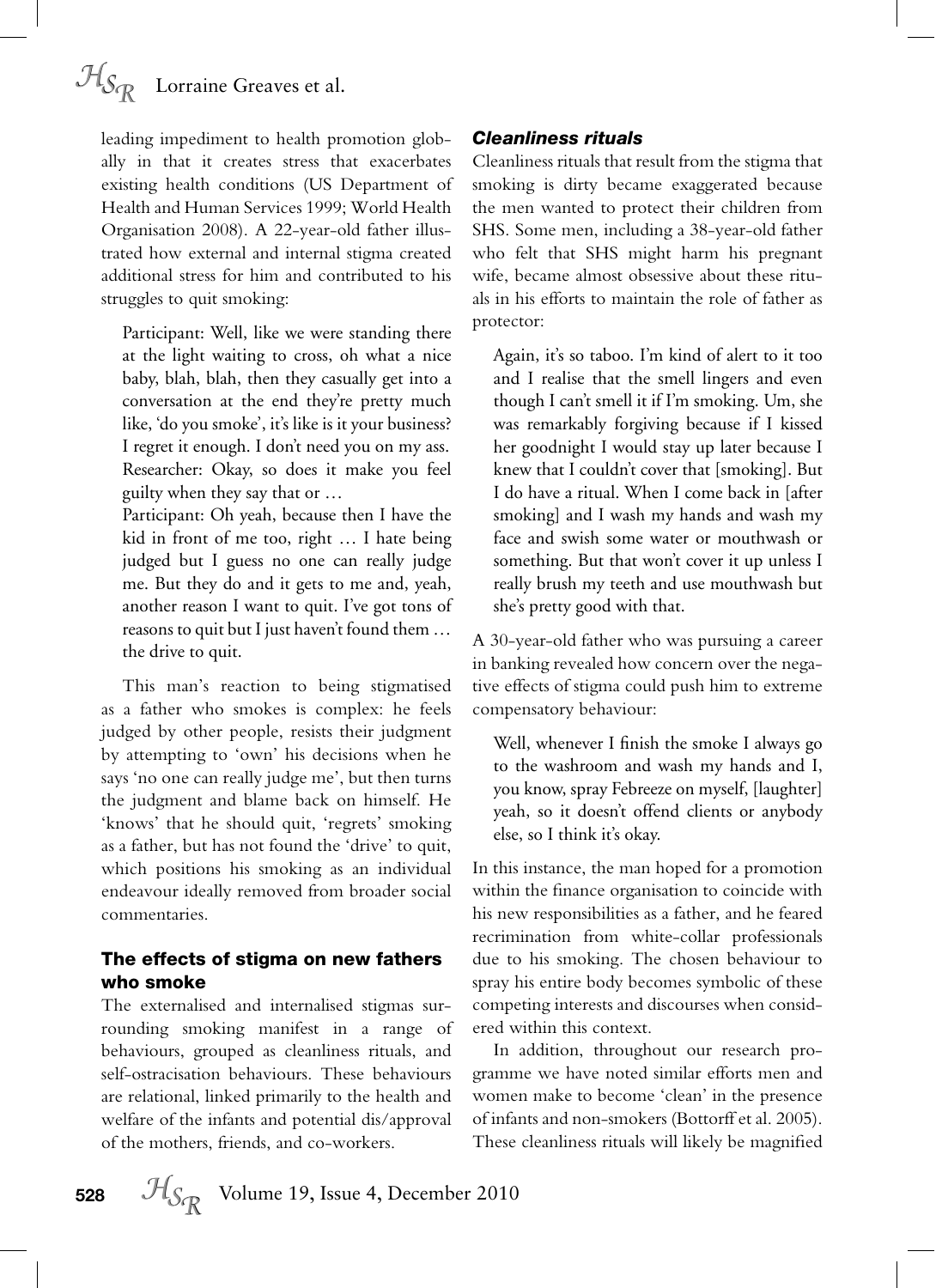further in the lives of mothers and fathers who smoke as they begin to grapple with emergent messaging about the dangers of third hand smoke (Winickoff et al. 2009).

#### *Self-ostracisation*

A common strategy participants described was to engage in smoking alone. Their accounts revealed internal and external stigma as propelling men toward designing situations where they could smoke undisturbed and unobserved. In these private places, such as alleys, balconies, or alone in their car, the men minimised their shame and guilt as smokers, while revisiting the pleasures of smoking in relative peace. A 41-year-old father enjoyed smoking alone on his front porch, but his favourite spot was a park bench with a view where he stopped for a smoke on his way home from work. He stated:

And recently here general climate in society there is that smoking is, 'oh look at him, he smokes it's terrible' so, uh, not really that it bothers me a lot but, uh, it just spoils enjoyment. So I prefer places where I'm by myself.

The man was sensitive to potential stigma and, although the park was a public place, by stopping there to smoke he avoided the scrutiny of family and neighbours on his porch. In this way, he triaged the amount of stigma he was willing to bear, and perhaps reduced possible internal experiences of self-blame and guilt by smoking away from home and child. A 30-year-old father explained how the experience of the mother's pressure on him to quit smoking resulted in selfostracisation, and further, how that was stressful:

Researcher: Does the fact that she's not a smoker affect your smoking, the constant quit requests?

Participant: Um, I don't know if it's really affected it all that much, you know, like I was mentioning earlier, it's still stressful, you know, so it's definitely in a sense almost keeping me smoking, because it is a sense of relief, you know, to smoke right but, I just find myself hiding it … like kind of sleuthing around a little bit which kind of sucks.

#### **Being a good father**

The men reported on and acknowledged various gendered expectations related to masculinity and fatherhood (e.g., father as protector, father as provider). Some of these expectations created stress for the fathers, highlighted stigma, and may have perpetuated their smoking. In short, the fathers' narratives contained emerging norms that indicated a good father does not smoke. A 35-year-old man explained the inherent conflict experienced in attempting to be a 'good father', positive role model, and responsible smoker:

I mean I know for me smoking it's not good, again it's bad for my health. I don't really need to be smoking and it's expensive and the baby doesn't need it going around, right? And you want to be a good example for your baby when it comes out, you don't want to be smoking even around, and like [mother] is always complaining that even though I'm smoking outside you bring that smell in with you. It's in your clothes and then you'll be holding onto the baby with stinky, smelly, smoky clothes and on and on, right?

This man positioned good fathering as involving direct contact with his child; the combined discourses of father as role model, protector, and nurturer are intertwined in his narrative, but it is the father as nurturer that is most incompatible and discordant with the aftermath of having a smoke. Most men also referenced the financial and guardianship responsibilities of fathering as being incompatible with smoking. For example, a 39-year-old office worker explained how his perception of the costs and risks of smoking had changed since becoming a father:

Well it's [smoking] not good for my health, you know, which I think is true, and so, you know, long term as I am a dad, you know, and I've got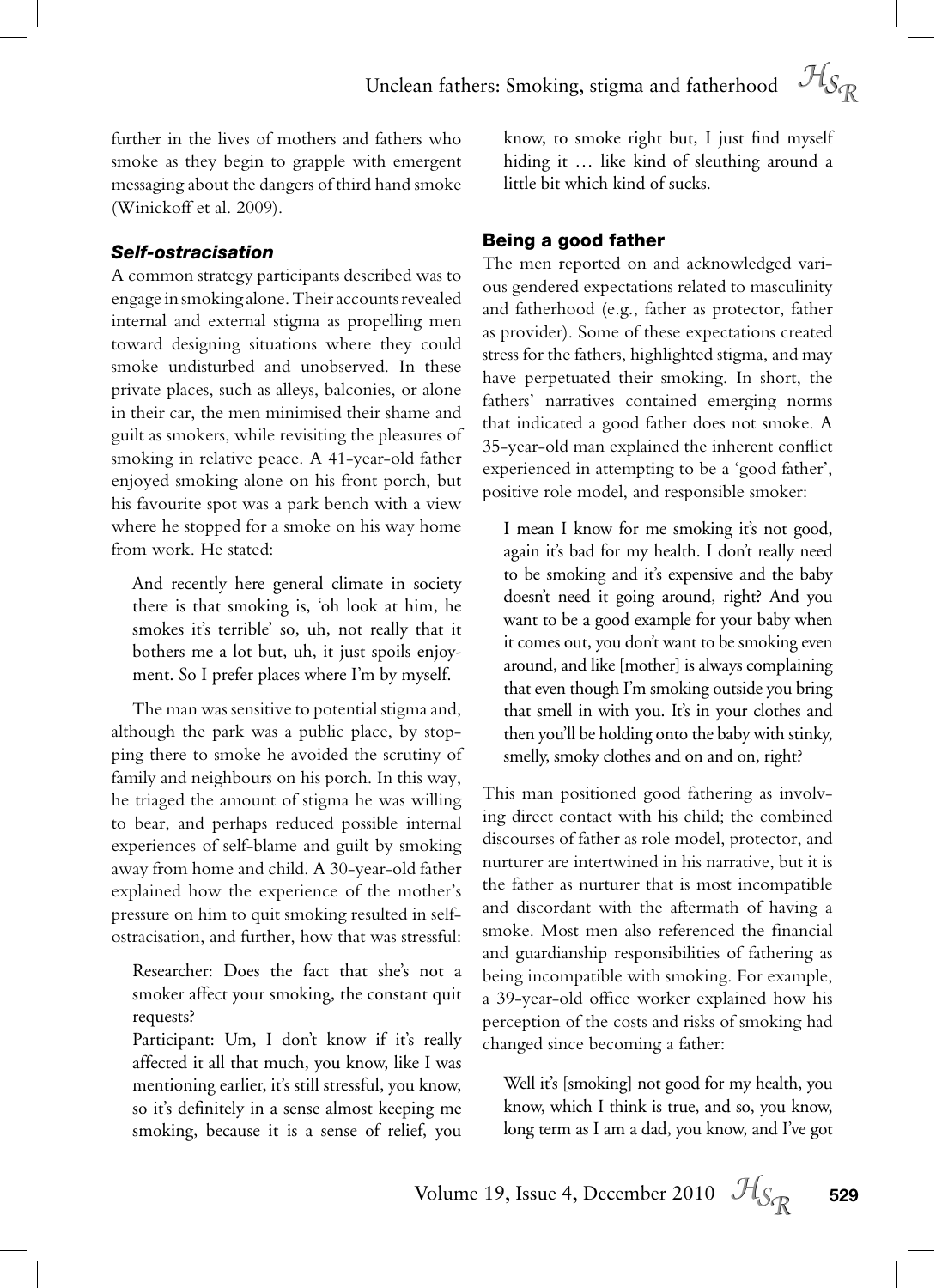more responsibilities now. … If I can stop now it's going to be better for my health, you know. I don't want to get lung cancer and die so, and leave the little kid without a dad. … And secondly on the money side of it is, I've begun to feel a little bit, well I mean there's a lot more expenses having a baby and, you know, that's really where the money should be going, I believe, you know. So I'm feeling probably, kind of feeling guilty to myself actually that it's not good for me.

Although many men referred to aspects of masculinity that revolved around being a reliable provider, and struggled with the external and internal stigma of being a smoking father, they also found ways to resolve this issue with the approval of other men. A 27-year-old man who reduced from a pack to half a pack a day explained the solution:

Having to go outside to smoke is basically part of being a father who smokes type thing, that's basically how they [my co-workers] put it. … At work there's a bunch of guys that smoke and well I haven't really talked to them about quitting because I haven't really been working there that long but, they know about the fact that I do smoke outside and then they just tell me it comes with the territory basically.

This man's comments may be read as a refutation to perceived stigma. Inherent in this passage is the assumption and argument that a 'working man' needs and deserves to smoke, and while this man acknowledged smoking as problematic for a good father, by smoking outside he rhetorically insisted that a man should no longer feel guilt or receive judgment from others because he was smoking responsibly.

Other men talked about the burdens of traditional masculine scripts, and felt the pressures and stresses of fathering as breadwinner and provider contributed to their need to smoke, despite the stigma. A 31-year-old father, recently unemployed, described how this stress put him in a state of constant agitation:

I just got laid off, waiting to hear from my union back to see whether I get a placement. I mean if they can't give me a place by Tuesday I've got to look for a job right … I've got a kid and a wife to feed, you know. … It's just added stress, you know what I mean. I have more stress on my life, bigger work load on myself and that won't help me quit at all. That will just, in fact, increase my, you know, increase my agitation and the only way I'm going to get rid of my agitation is to have that cigarette, you know, things will get to be a lot easier.

#### **DISCUSSION AND CONCLUSION**

These findings indicate clearly that stigma toward and among new fathers who smoke is a critical aspect of their experience, affecting their self-image, smoking behaviour, social reputation, fathering practices, and relations with others in their lives. The men in this study were cognisant of the social trends toward the denormalisation of tobacco use and the consequent effects on smokers. They were conscious of stigma, both external and internal, and this awareness affected their practices around smoking. Further, they offered insight in reflecting upon the gendered expectations of new fathers and how their fatherhood might measure up. Most participants manipulated and adjusted their smoking locations and practices, and ameliorated their smoking with new rituals regarding cleanliness, and self-removal and segregation.

Participants struggled with the adoption of norms and values surrounding contemporary fatherhood, in the context of continued smoking, thereby creating internal conflict and dissonance. Incorporating fatherhood into an ongoing identity as (an increasingly marginalised) smoker, in the context of masculine assumptions about smoking, is a complex process that has clearly caused new behaviours and rationalisations to emerge. For example, the hedonistic practices of men may refute and contest the external stigma. In addition, there seems great potential to weather the 'stigma' storm by 'lying low' and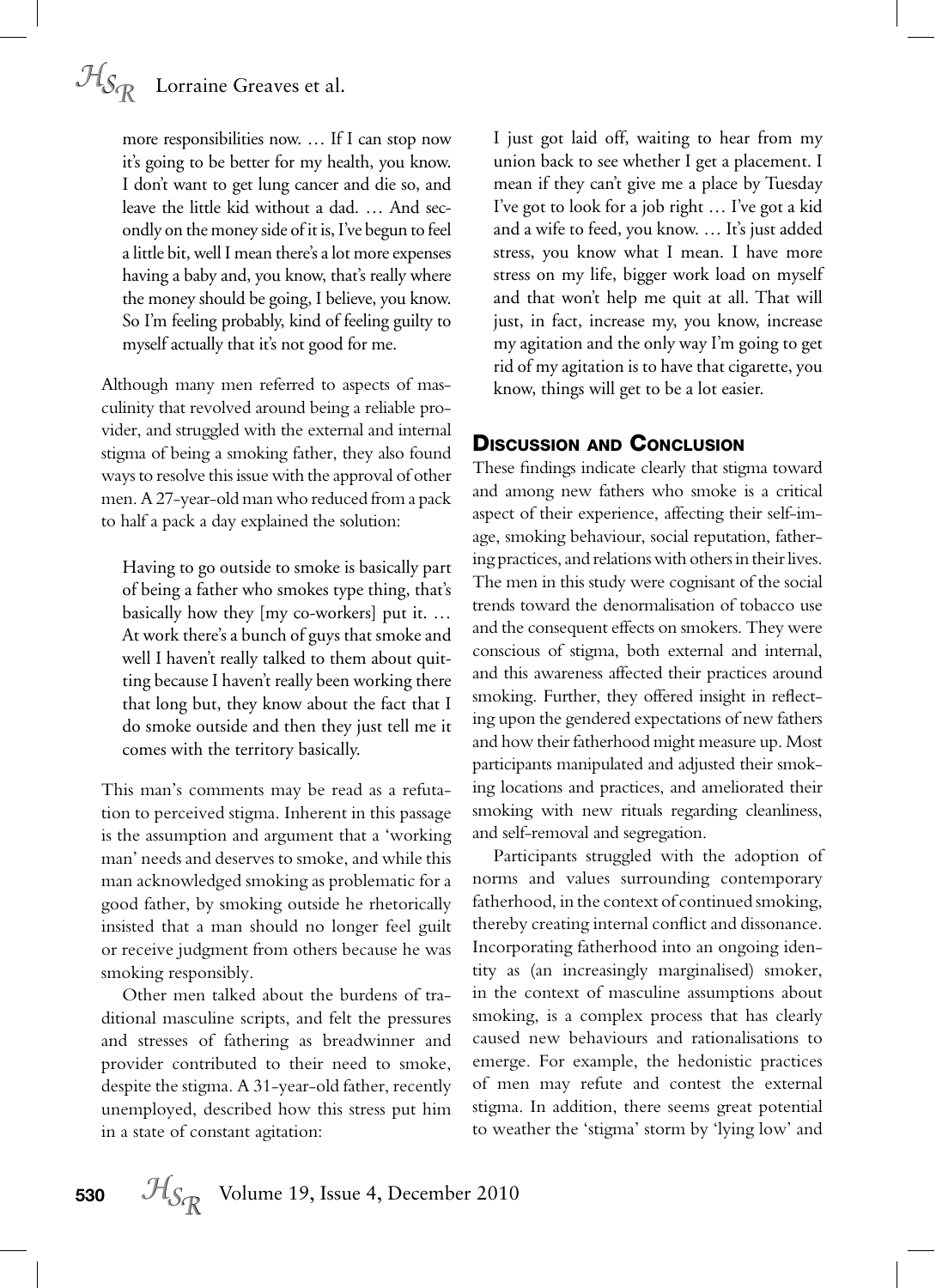continuing to smoke until the child has grown and protection from SHS is less a concern. Much of the internalised stigma seems to relate to the lack of protection afforded to a defenceless child by being in an environment containing SHS.

Two main points emerge from these findings. Fathers, both expectant and new, can also experience the focus of a disapproving and punitive gaze previously reserved solely for expectant and new mothers. However, this gaze appears to be gendered. Whereas women are often blamed for hurting or damaging the foetus or the infant through smoking or exposure to SHS (Greaves and Poole 2005), men who smoke are viewed as threatening and undermining their masculine identities and responsibilities of protector and provider. Further, focusing tobacco cessation on staying healthy for the long term is rarely primary when focussed on women in the context of smoking during pregnancy and postpartum; it is an aspect of masculinity in fatherhood that appears to affect men and new fathers.

Stigmatizing individuals who already suffer from ill-health serves to blame the victim, a dynamic that has been heavily critiqued in the health promotion literature because it fails to acknowledge the social circumstances that shape socially determined mortality and morbidity rates (Buchanan 2006; Minkler 1999; Ponic 2007). Victim blaming predominated early commentaries about men's health in which men's poor health outcomes (i.e., lower life expectancy in large part attributed to preventable causes including motor vehicle accidents, addictions, etc.) were positioned as direct by-products of men's behaviours (Charmaz 1995; Lee and Owens 2002; Sabo 2005). Careful consideration of the emotions experienced by new fathers through both external and internal stigmatisation processes, and their behavioural responses should be thoughtfully considered in tobacco reduction initiatives targeted to fathers. There is a growing body of literature debating the ethics of public health promotion strategies and messaging (Guttman and Salmon 2004; Johnson et al. 2009). On the one hand, Bayer (2008:470) suggests that

stigma is appropriate in the realm of tobacco control because public health 'bears a unique moral responsibility' to implement programmes to promote the health of the broader population and therefore serve the greater common good. On the other hand, Burris (2008:475) suggests it is unethical to use stigma in any health promotion efforts because it is an oppressive form of social control that undermines identity and self-esteem, and worse yet, becomes internalised 'to turn the individual into his own jailor, his own chorus of denunciation, [and] takes inhumanity to an ultimate pitch'. Burris' argument is especially important with respect to smoking in high income countries such as Canada, where overall prevalence rates have declined and smoking is increasingly located in groups who already experience social, economic, and related health inequities (Barbeau et al. 2004). Given this socioeconomic trend, using stigma as a health promotion strategy runs the risk of further marginalizing already vulnerable populations without remedying existing health disparities (Guttman and Salmon 2004; Phelan et al. 2008; Scambler 2009). In fact, there is little evidence to suggest that it is an effective form of tobacco control (Blackburn et al. 2005; Burris 2008), and our findings show that participants tended to adjust their smoking practices in respond to stigma, rather than quit.

In conclusion, while fathers who smoke are an underserved population deserving of attention, the resolution of questions regarding the most ethical and preferred approach to supporting them is critical. Pregnant women smokers were the focus of a disproportionate gaze for decades in health promotion and tobacco cessation interventions, shamed, blamed and stigmatised, resulting in temporary behaviour changes but high postpartum smoking relapse rates. It is critically important to avoid these errors with expectant and new fathers, and to focus on generating gendered and men-centred approaches that address and respect the lived realities of men who smoke in the context of new fatherhood.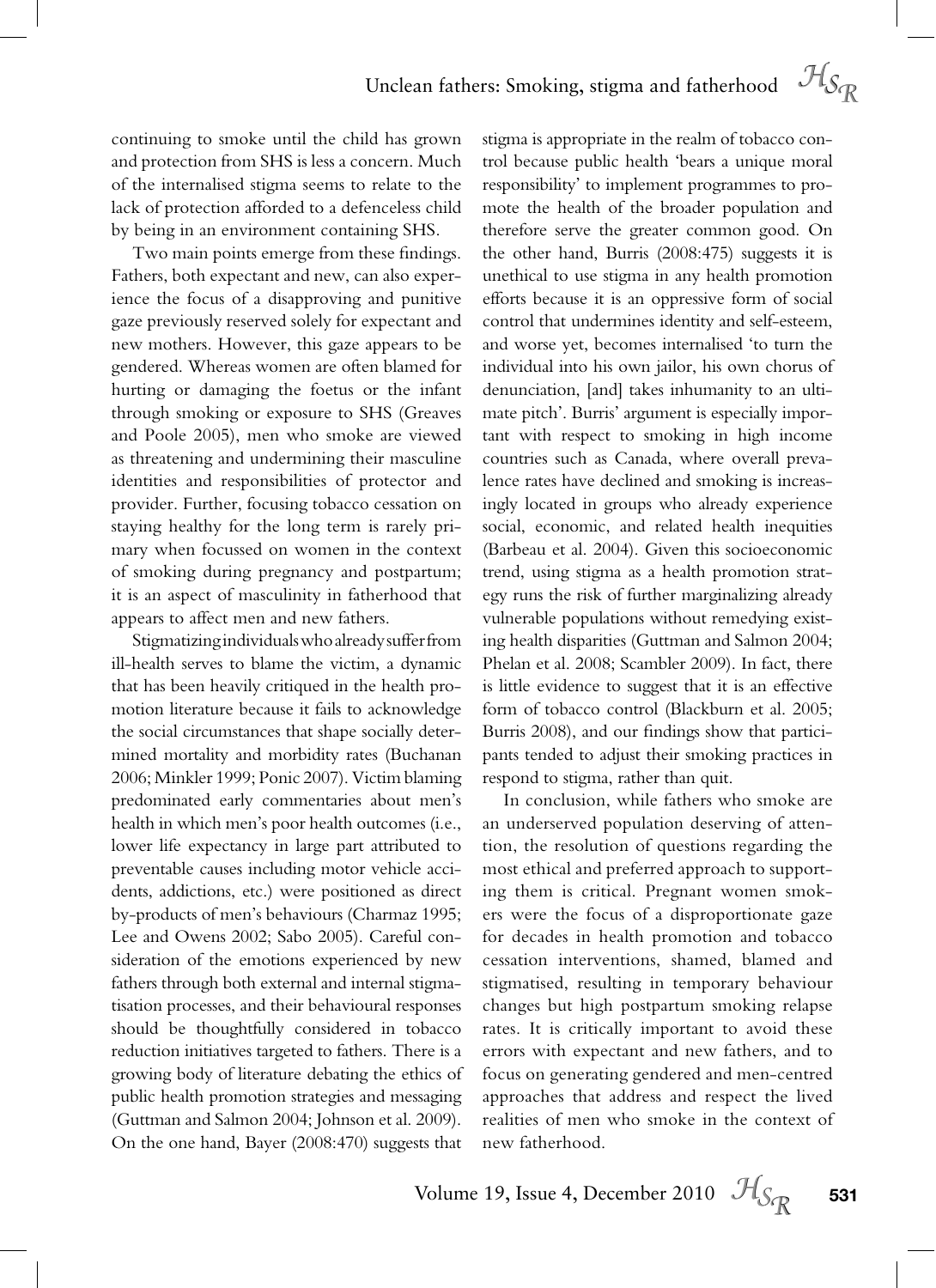#### **References**

- Barbeau, E. M.; Krieger, N.; and Soobader, M. J. (2004) 'Working class matters: Socioeconomic disadvantage, race/ethnicity, gender, and smoking in NHIS 2000' *American Journal of Public Health* 94(2):269–278.
- Barclay, L.; and Lupton, D. (1999) 'The experiences of new fatherhood: A socio-cultural analysis' *Journal of Advanced Nursing*  29(4):1013–1020.
- Bayer, R.; and Stuber, J. (2006) 'Tobacco control, stigma and public health: Rethinking the relations' *American Journal of Public Health*  96(1):47–50.
- Bayer, R. (2008) 'Stigma and the ethics of public health: Not can we but should we' *Social Science and Medicine* 67(3):463–472.
- Blackburn, C.; Bonas, S.; Spencer, N.; Dolan, A.; Coe, C.; and Moy, R. (2005) 'Smoking behaviour change among fathers of new infants' *Social Science and Medicine* 61(3):517–526.
- Bottorff, J. L.; Kalaw, C.; Johnson, J. L.; Chambers, N.; Stewart, M.; Greaves, L.; and Kelly, M. (2005) 'Unraveling smoking ties: How tobacco use is embedded in couple interactions?' *Research in Nursing and Health* 28(4):316–328.
- Bottorff, J. L.; Oliffe, J.; Kalaw, C.; Carey, J.; and Mroz, L. (2006) 'Men's constructions of smoking in the context of women's tobacco reduction during pregnancy and postpartum' *Social Science and Medicine* 62(12):3096–3108.
- Bottorff, J. L.; Radsma, J.; Kelly, M.; and Oliffe, J. L. (2009) 'Fathers' narratives of reducing and quitting smoking' *Sociology of Health and Illness*  31(2):185–200.
- Brannen, J.; and Nilsen, A. (2006) 'From fatherhood to fathering: Transmission and change among British fathers in four-generation families' *Sociology* 40(2):335–352.
- Brewer, J. D. (2000) *Ethnography* Open University Press: Buckingham.
- Buchanan, D. R. (2006) 'Perspective: A new ethic for health promotion: Reflections on a philosophy of health education for the 21st century' *Health Education and Behavior* 33(3):290–304.
- Burris, S. (2008) 'Stigma, ethics and policy: A commentary on Bayer's "stigma and the ethics of public health: Not can we but should we"' *Social Science and Medicine* 67(3):473–475.
- Chapple, A.; Ziebland, S.; and McPherson, A. (2004) 'Stigma, shame, blame experienced by patients with lung cancer: Qualitative study' *British Medical Journal* 328(7454):1470–1473.
- Charmaz, K. (1995) 'The body, identity and self: Adapting to impairment' *The Sociological Quarterly* 36(4):657–680.
- Connell, R. (1995) *Masculinities* Polity Press: Cambridge.
- Connell, R. W. (2005) *Masculinities* University of California Press: Berkeley, CA.
- Courtenay, W. H. (2000) 'Constructions of masculinity and their influence on men's well-being: A theory of gender and health' *Social Science and Medicine* 50(10):1385–1401.
- Dienhart, A. (2001) 'Make room for daddy: The pragmatic potentials of a tag-team structure for sharing parenting' *Journal of Family Issues* 22(8):973–999.
- Edley, N.; and Wetherell, M. (1999) 'Imagined futures: Young men's talk about fatherhood and domestic life' *The British Journal of Social Psychology* 38(2):181–194.
- Farrimond, H. R.; and Joffe, H. (2006) 'Pollution, peril and poverty: A British study of the stigmatisation of smokers' *Journal of Community and Applied Social Psychology* 16(6):481–491.
- Goffman, E. (1963) *Stigma: Notes on the management of spoiled identity* Simon and Schuster: New York.
- Greaves, L.; and Poole, N. (2005) 'Victimised or validated? Responses to substance-using pregnant women' *Canadian Woman Studies* 24(1):87–95.
- Guttman, N.; and Salmon, C. T. (2004) 'Guilt, fear, stigma and knowledge gaps: Ethical issues in public health communication interventions' *Bioethics* 18(6):531–552.
- Johnson, J. L.; Oliffe, J.; Kelly, M. T.; Bottorff, J. L.; and Le Beau, K. (2009) 'The readings of smoking fathers: A semiotics analysis of tobacco cessation messages' *Health Communication* 24(6):532–547*.*
- Kim, S.; and Shanahan, J. (2003) 'Stigmatizing smokers: Public sentiment toward cigarette smoking and its relationship to smoking behaviours' *Journal of Health Communication*  8(4):343–367.
- Knoester, C.; Petts, R.; and Eggebeen, D. J. (2007) 'Commitments to fathering and the wellbeing and social participation of new, disadvantaged fathers' *Journal of Marriage and Family* 69(4):991–1004.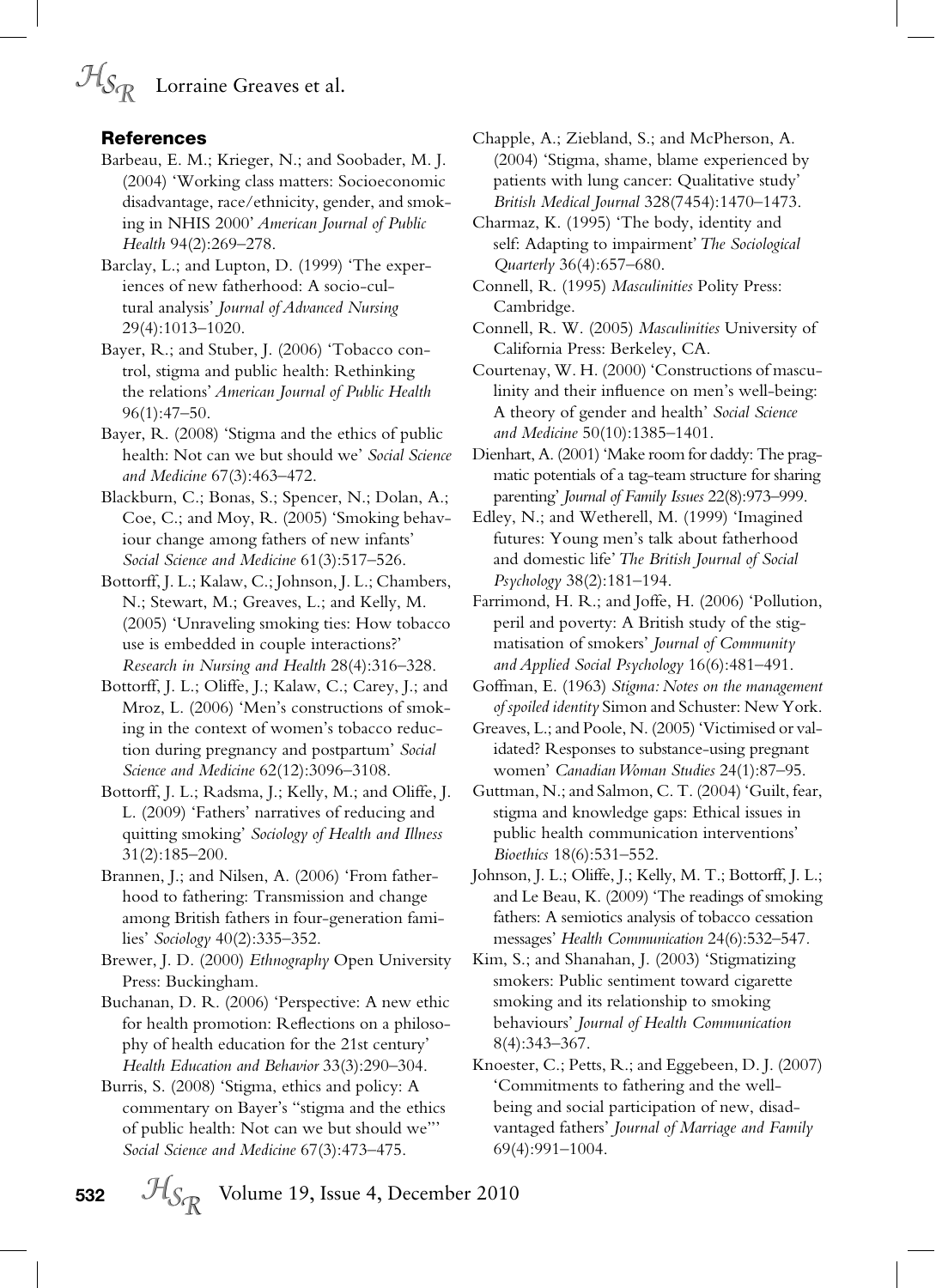

Lamb, M. E. (2004) *The role of the father in child development* (4th edn.) Wiley: New York.

LaRossa, R. (1988) 'Fatherhood and social change' *Family Relations* 37(4):451–457.

Lee, C.; and Owens, R. (2002) *The psychology of men's health series* Open University Press: Philadelphia.

Major, B.; and O'Brien, L. T. (2005) 'The social psychology of stigma' *Annual Review of Psychology* 56(1):393–421.

Mak, W. W. S.; Poon, C. Y. M.; Pun, L. Y. K.; and Cheung, S. F. (2007) 'Meta-analysis of stigma and mental health' *Social Science and Medicine* 65(2):245–261.

Marsiglio, W.; Hutchinson, S.; and Cohan, M. (2000) 'Envisioning fatherhood: A social psychological perspective on young men without kids' *Family Relations* 49(2):133–142.

Minkler, M. (1999) 'Personal responsibility for health? A review of the arguments and the evidence at century's end' *Health Education and Behavior: The Official Publication of the Society for Public Health Education* 26(1):121–140.

Oliffe, J. L.; Bottorff, J. L.; Johnson, J. L.; Kelly, M. T.; and LeBeau, K. (2010) 'Fathers: Locating smoking and masculinity in the post-partum' *Qualitative Health Research* 20(3):330–339.

Oliffe, J. L.; Bottorff, J. L.; Kelly, M.; and Halpin, M. (2008) 'Analyzing participant produced photographs from an ethnographic study of fatherhood and smoking' *Research in Nursing and Health* 31(5):529–539.

Oliffe, J. L.; and Mroz, L. (2005) 'Men interviewing men about health and illness: Ten lessons learned' *Journal of Men's Health and Gender*  2(2):257–260.

Pescosolido, B. A.; Martin, J. K.; Lang, A.; and Olafsdottir, S. (2008) 'Rethinking theoretical approaches to stigma: A framework integrating normative influences on stigma (FINIS)' Social *Science and Medicine* 67(3):431–440.

Phelan, J. C.; Link, B. G.; and Dovidio, J. F. (2008) 'Stigma and prejudice: One animal or two?' *Social Science and Medicine* 67(3):358–367.

Ponic, P. (2007) *Embracing complexity in community-based health promotion: Inclusion, power,*  *and women's health* Unpublished Doctoral: University of British Columbia, Vancouver, BC.

Prilleltensky, E.; and Nelson, G. (2002) *Doing psychology critically: Making a difference in diverse settings* Palgrave Macmillan: New York.

Reidpath, D. D.; and Chan, K. Y. (2006) 'HIV, stigma, and rates of infection: A rumour without evidence' *PLoS Medicine*  3(10):1708–1710.

Room, R. (2005) 'Stigma, social inequality and alcohol and drug use' *Drug and Alcohol Review*  24(2):143–155.

Rusch, N.; Angermyer, M.; and Corrigan, P. (2005) 'Mental illness stigma: Concepts, consequences, and initiatives to reduce stigma' *European Psychiatry* 20(8):529–539.

Sabo, D. (2005) 'The study of masculinities and men's health' in Kimmel, M.; Hearn, J.; and Connell, R. W. (eds) *Handbook of studies on men and masculinities* Sage: London, pp. 326–352.

Scambler, G. (2009) 'Health-related stigma' *Sociology of Health and Illness* 31(3):441–455.

Stuber, J.; Galea, S.; and Link, B. G. (2008) 'Smoking and the emergence of a stigmatised social status' *Social Science and Medicine*  67(3):420–430.

US Department of Health and Human Services. (1999) *Mental health: A report of the Surgeon General* US Department of Health and Human Services: Washington, DC.

Weiss, M. G.; and Ramakrishna, J. (2006) 'Stigma interventions and research for international health' *The Lancet* 367(9509):536–538.

Williams, S. (2008) 'What is fathering? Searching for the reflexive father' *Sociology* 42(3):487–502.

Winickoff, J. P.; Friebely, J.; Tanski, S. E.; Sherrod, C.; Matt, G. E.; Hovell, M. F.; and Macmillan, R. C. (2009) 'Beliefs about the health effects of 'thirdhand' smoke and home smoking bans' *Pediatrics* 123(1):e74–e79.

Wolcott, H. F. (1999) *Ethnography: A way of seeing* AltaMira Press: Walnut Creek, CA.

World Health Organization. (2008) *The world health report 2008: Primary health care now more than ever* World Health Organization: Geneva.

*Received 03 April 2010 Accepted 27 July 2010*

Volume 19, Issue 4, December 2010  $\mathcal{H}_{S_{\mathcal{R}}}$  533